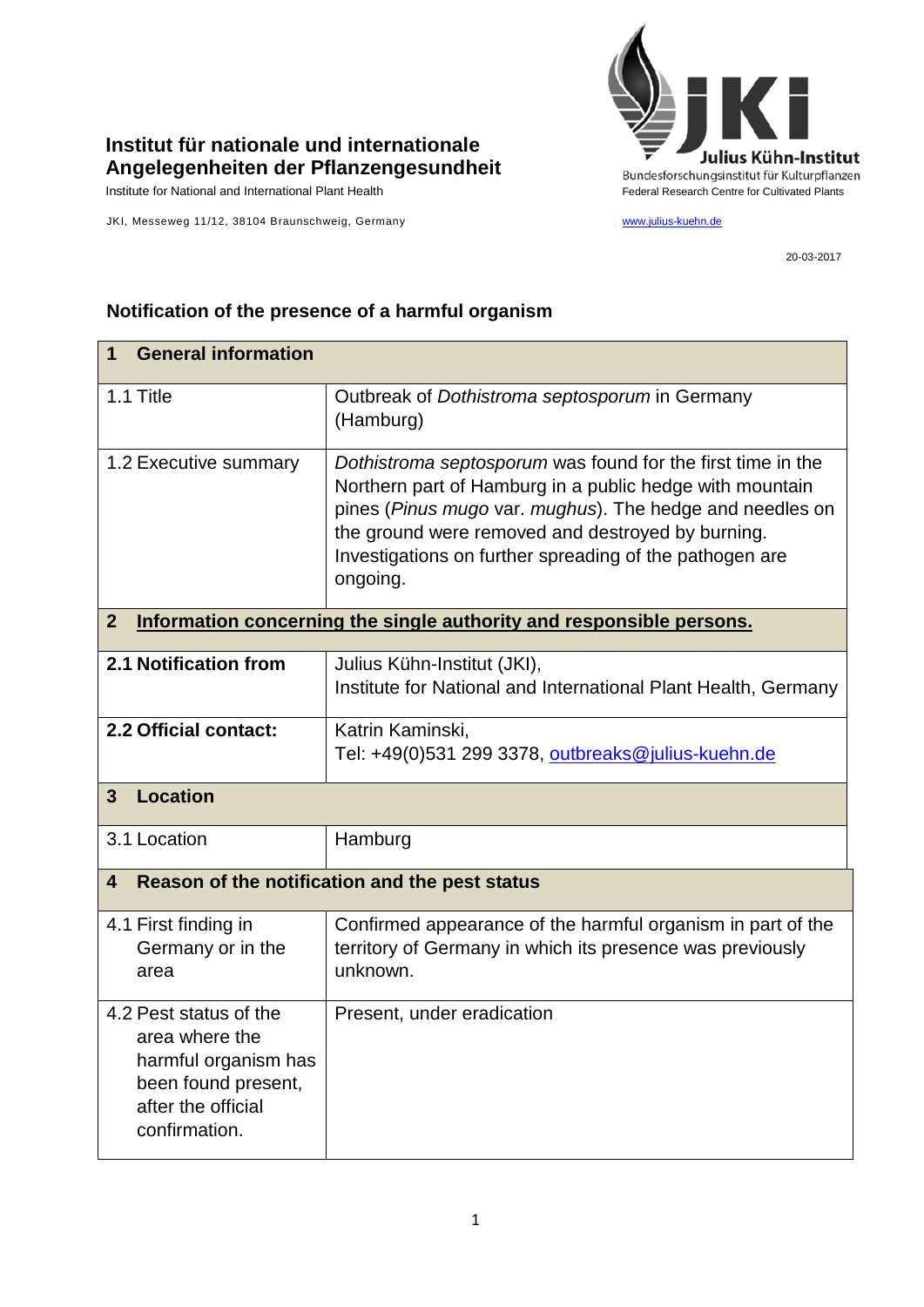| 4.3 Pest status in Germany before<br>the official confirmation of the<br>presence, or suspected<br>presence, of the harmful<br>organism. | Present, only in some parts of Germany                                                                                                                                                                                                                                                                                                                    |  |
|------------------------------------------------------------------------------------------------------------------------------------------|-----------------------------------------------------------------------------------------------------------------------------------------------------------------------------------------------------------------------------------------------------------------------------------------------------------------------------------------------------------|--|
| 4.4 Pest status in Germany after the<br>official confirmation of the<br>presence of the harmful<br>organism.                             | Present, only in some parts of Germany                                                                                                                                                                                                                                                                                                                    |  |
| Finding, sampling, testing and confirmation of the harmful organism.<br>5                                                                |                                                                                                                                                                                                                                                                                                                                                           |  |
| 5.1 How the presence or<br>appearance of the harmful<br>organism was found.                                                              | Information submitted by professional<br>operators, laboratories or other persons: In<br>November 2016 symptomatic plant material<br>was sent by a district authority for public green<br>to the official laboratory of the plant protection<br>service of Hamburg. Dothistroma septosporum<br>was diagnosed on 05-12-2016 with<br>morphological methods. |  |
| 5.2 Date of finding:                                                                                                                     | 05-12-2016                                                                                                                                                                                                                                                                                                                                                |  |
| 5.3 Sampling for laboratory analysis.                                                                                                    | 16-11-2016                                                                                                                                                                                                                                                                                                                                                |  |
| 5.4 Name and address of the<br>Laboratory.                                                                                               | Behörde für Wirtschaft, Verkehr und Innovation<br>- Diagnoselabor Pflanzenschutzdienst,<br>Hamburg                                                                                                                                                                                                                                                        |  |
| 5.5 Diagnostic method.                                                                                                                   | Diagnosis by morphological features                                                                                                                                                                                                                                                                                                                       |  |
| 5.6 Date of official confirmation of<br>the harmful organism's identity.                                                                 | 05-12-2016                                                                                                                                                                                                                                                                                                                                                |  |
| Infested area, and the severity and source of the outbreak in that area.<br>6                                                            |                                                                                                                                                                                                                                                                                                                                                           |  |
| 6.1 Size and delimitation of the<br>infested area.                                                                                       | 2 ha                                                                                                                                                                                                                                                                                                                                                      |  |
| 6.2 Characteristics of the infested<br>area and its vicinity.                                                                            | Open air – public sites: plants for planting<br>(already planted)                                                                                                                                                                                                                                                                                         |  |
| 6.3 Infested plant(s), plant<br>product(s) and other object(s).                                                                          | Pinus mugo var. mughus                                                                                                                                                                                                                                                                                                                                    |  |
| 6.4 Severity of the outbreak.                                                                                                            | 2 ha (hedgerow). Almost all parts of the pine                                                                                                                                                                                                                                                                                                             |  |